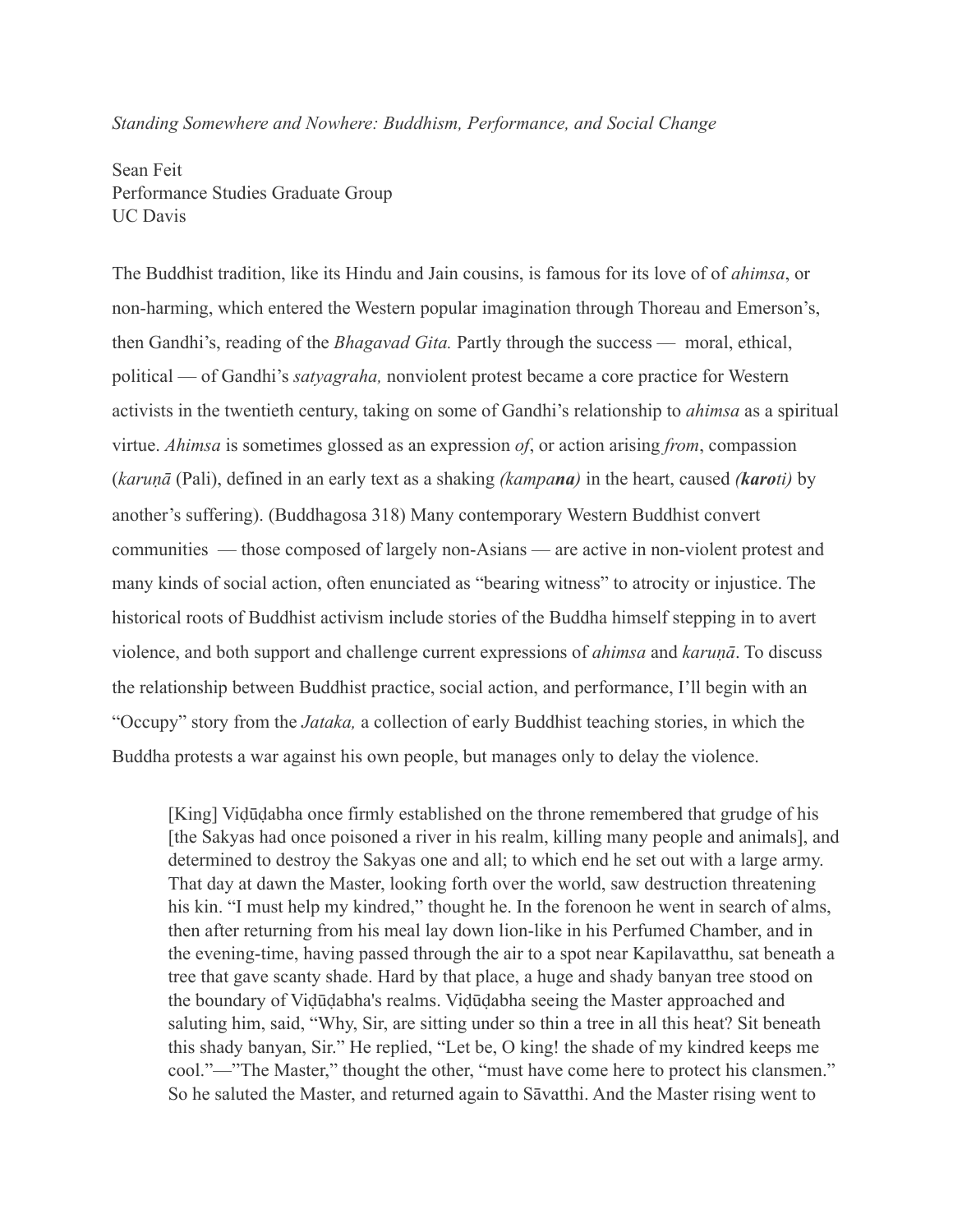Jetavana. A second time the king called to mind his grudge against the Sakyas, a second time he set forth, and again saw the Master seated in the same place, then again returned. A fourth time he set out; and the Master, scanning the former deeds of the Sakyas, perceived that nothing could do away with the effect of their evildoing, in casting poison into the river; so he did not go thither the fourth time. Then king Viḍūḍabha slew all the Sakyas, beginning with babes at the breast, and with their hearts' blood washed the bench, and returned. (Rouse 96)

This story is not considered to be historically factual (There is no reference to the massacre of the Sakyas in other early histories), contains mythic elements like pattern repetition (the action happens three times before shifting), and supernatural elements (the Buddha flies to the border), and is difficult to separate from its Victorian translation. The last image is particularly challenging, and raises hard questions about the Buddha's intentions. The representation of the Buddha engaged in embodied protest is what draws me to the story, and the beginning of the story is repeated by many contemporary teachers, but the end it reveals a teaching on *karma*, a teaching that points toward a view of action and result more complex and implacable than many protest movements might prefer. It is easy to judge the Buddha's abstention in the light of its deadly result, harder to accept that he saw the limits of his power to intervene — that his protest would be insufficient against the momentum of revenge. The story begins as an inspiring activist myth, and closes with an account of seeming passivity and tragedy. What is being taught here, since the *Jataka* tales are always considered teaching stories, usually emphasizing one aspect of the teachings or a particular noble virtue? The Buddha intervenes three times to stop a massacre, then makes what I can only imagine was a Very Hard Decision. How could he choose to sit back while so many people were killed? His decision, as the story tells it, hinges on his seeing the inevitability of *karma*, the law of cause and effect. *Karma* reminds us that all actions have consequences. The truth of this unavoidable momentum is one of the most challenging of the Buddha's teachings not because we disagree with the premise of cause and effect, but for two reasons: fixation on results, and fixation on causes.

First, because it is impossible to know what the results of actions will be for certain, it is hard to let go of clinging to results, fixating ideas of the future. I try to do good, but then obsess about success and failure, even though results always depend not just on what *I* do, but on the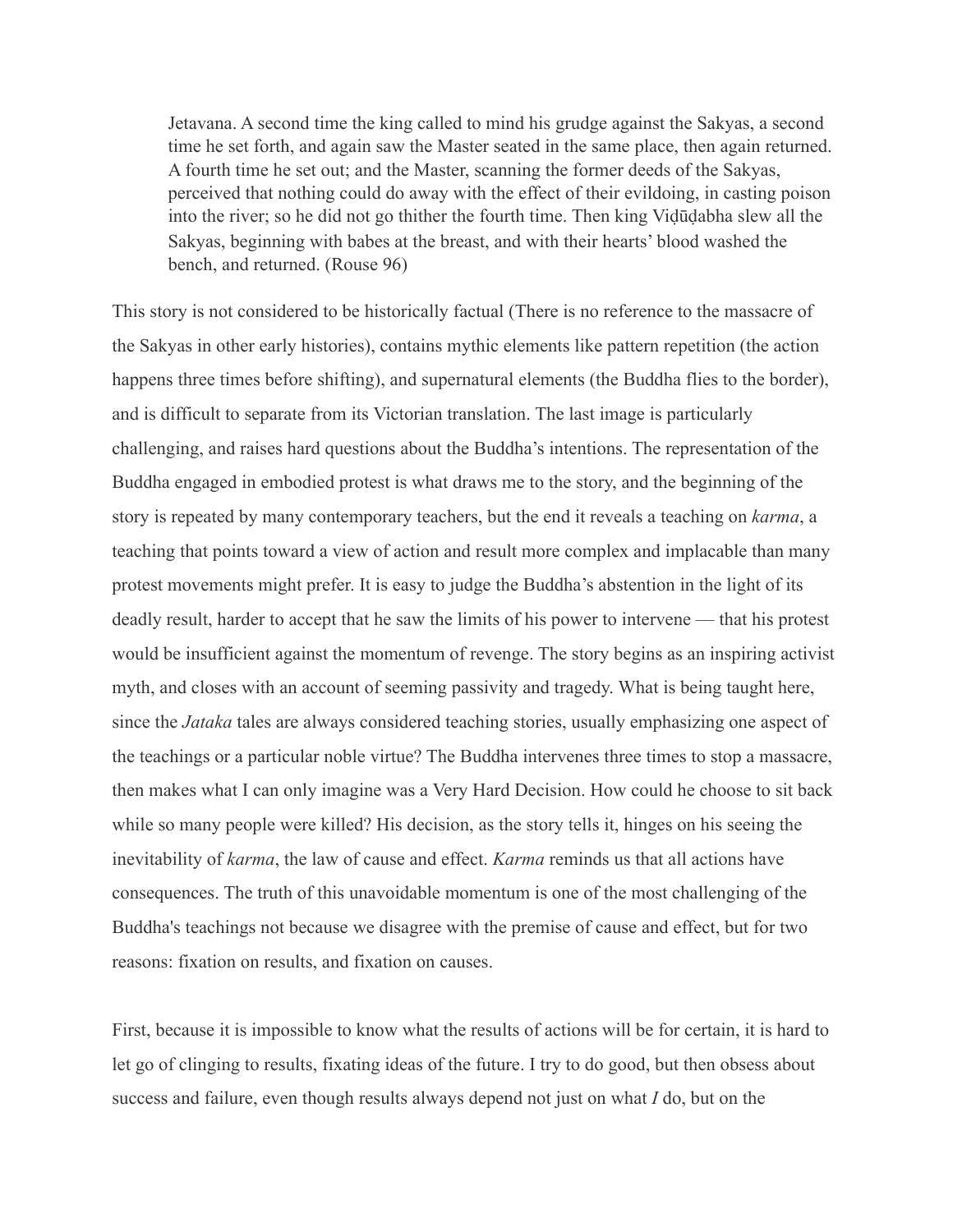momentum from innumerable conditions coming together. Engaging in this fixation, solidifying actions into performance rather than letting them hover in presence, in open process, I deny the complexity of *karma* and fail to observe Krishna's teaching in the *Bhagavad Gita*, so beloved to Gandhi and Thoreau: renunciation of the fruits of our actions. (Sargeant 12.11) Presence in action without solidifying ideas of result offers the activist the power of a deep equanimity as we learn to act clearly and vigorously without thinking that our actions necessarily will lead to a desirable end. We can't *make* positive change happen. We can only lean in, and then let go.

The second difficulty with *karma* arises because it is impossible to satisfyingly look backward. We understand that a corrupt leader will eventually fall, and may suffer punishment in harmony with his crimes. (Many recent dictators have experienced this first hand, while some currently in power seem to have forgotten...) But the threads of *karma* can't be traced into the past with any accuracy, which the Buddha acknowledged, saying that the precise unfolding of cause and effect was one of the "four imponderables", speculation about which would cause one to "go mad and experience vexation". (Bodhi 4.77) But we can't help it. Historical reflection buttresses our critique of current events, not without reason. And the ancient questions persist: what of the child born into poverty, illness, or abuse, we say, or the "good person" visited by misfortune? Does a sufferer always receive their suffering as a direct echo of their own actions, with the disabled infant somehow set up for her state by an imagined past life of iniquity? That conclusion is intolerable, of course, and not implied by the texts, despite its persistence in popular fears about the teaching. *Karma* has nothing to do with sin and punishment. The teaching is simply that many actions by ourselves and others have led to this exact moment, with exactly these joys and sorrows, and that all those conditions — including, but not limited to the actions of each individual — have influenced what's happening now.

The end of the story is tragic not because of the Buddha's choice, but because of the inevitability of the situation. In the simple logic of the myth (imponderability not withstanding), the Sakyan people's destructive action (poisoning the river) planted the seed of their own destruction, and not even a Buddha could prevent that seed from growing to fruit. The lesson we might take from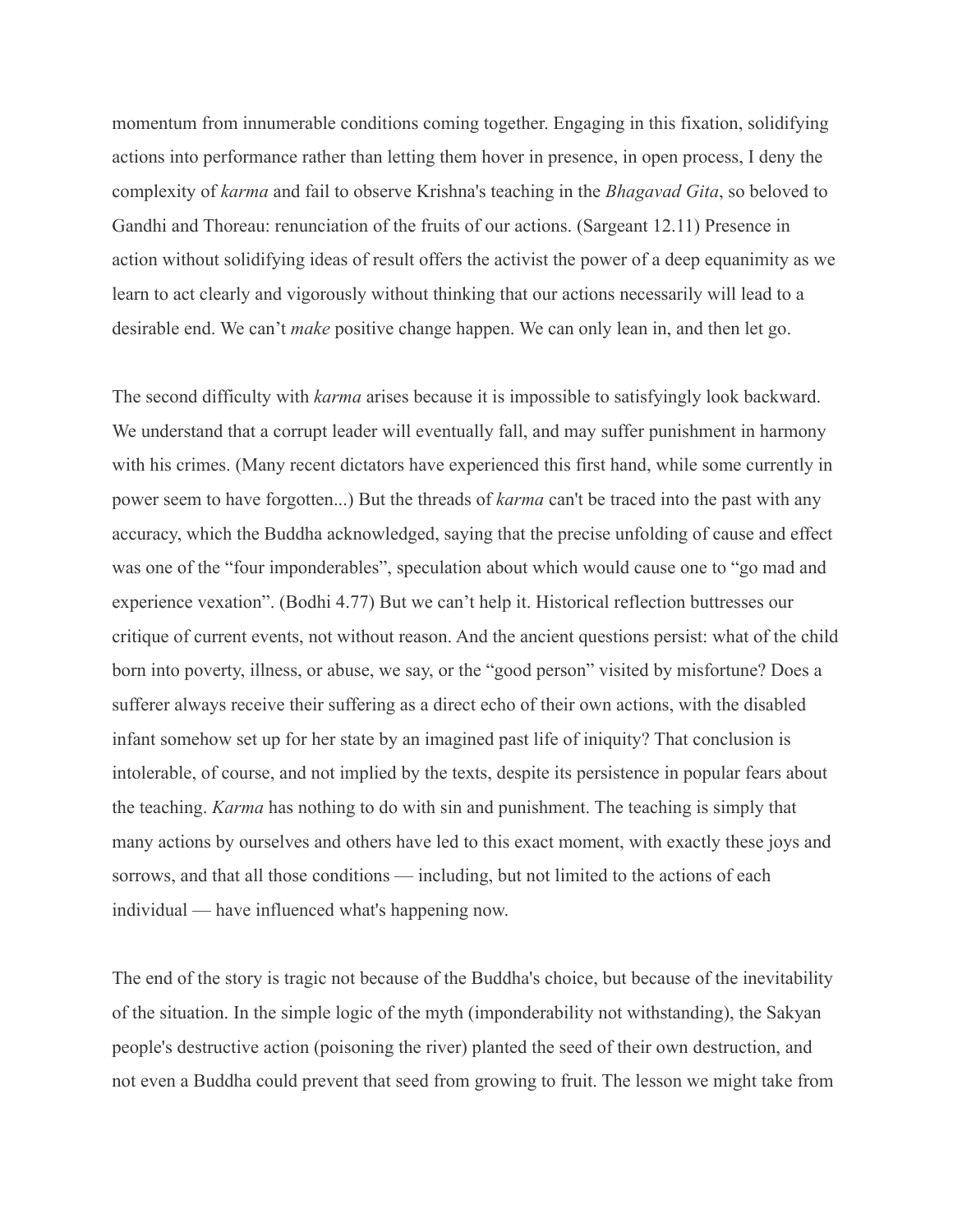this into our own activism is cold comfort. Sometimes actions can avert a great wrong, sometimes they can't. I remember clearly the three different jail cells I spent some hours in following my three arrests in January of 2003. So many of us were in the streets, all around the world, calling out for the U.S. to call off a clearly unwarranted invasion of Iraq. I sat in a cell with my teacher, Jack Kornfield, and other activists and friends I respected so much, sure that this time we could not be ignored. That February saw the largest simultaneous demonstrations the world had ever seen. And by the end of March, American troops were on the ground. What can the Buddha's story offer us as we hold what might be felt as a historic failure? And what can it offer those now camping in the darkening plazas at the beginning of winter? An action that might seem insignificant — someone insults a Tunisian fruit vendor — turns out to be the seed of incredible, immediate change. One that seems immense — thousands of monks walking silently through the streets of Rangoon — turns out to be just another crushed uprising, leading to no sudden change. But what is the "action" that is Occupy Wall Street, anyway?

Occupy Wall Street (OWS), in a lineage of performative nonviolent resistance from Birmingham in 1963 to Cairo in 2011, is an assertion of corporeality in public space. The OWS encampments, as with many protest movements, rely on physical presence to maintain their momentum and critique, and in doing so take a stand against the deepening virtuality and disembodiment of daily life in the technocratic classes of the global north, as well as the occupation and colonization of indigenous and public land, by asserting urban parks and plazas as "the commons".[1](#page-3-0) In the *Jataka* story, the Buddha's protest method is to sit on the ground in the path of an invading army, in the full glare of the sun. As he chooses the less comfortable place to sit, the Buddha asserts his identification with place and people, refusing an available comfort in order to express tribal identity and demonstrate the love of a people for each other and their land. The OWS protesters rely on this same renunciation, strengthening and practicing community through the act of bringing their bodies to a public place — by law dedicated to transience, not residence — and staying, setting up the necessities of domestic life in visible, uncomfortable spaces. The Occupy encampments exist as an act of protest, but for the months of their tenure have functioned as sites

<span id="page-3-0"></span><sup>&</sup>lt;sup>1</sup> see, for instance, [http://onthecommons.org/](http://onthecommons.org), (accessed 11/28/2011).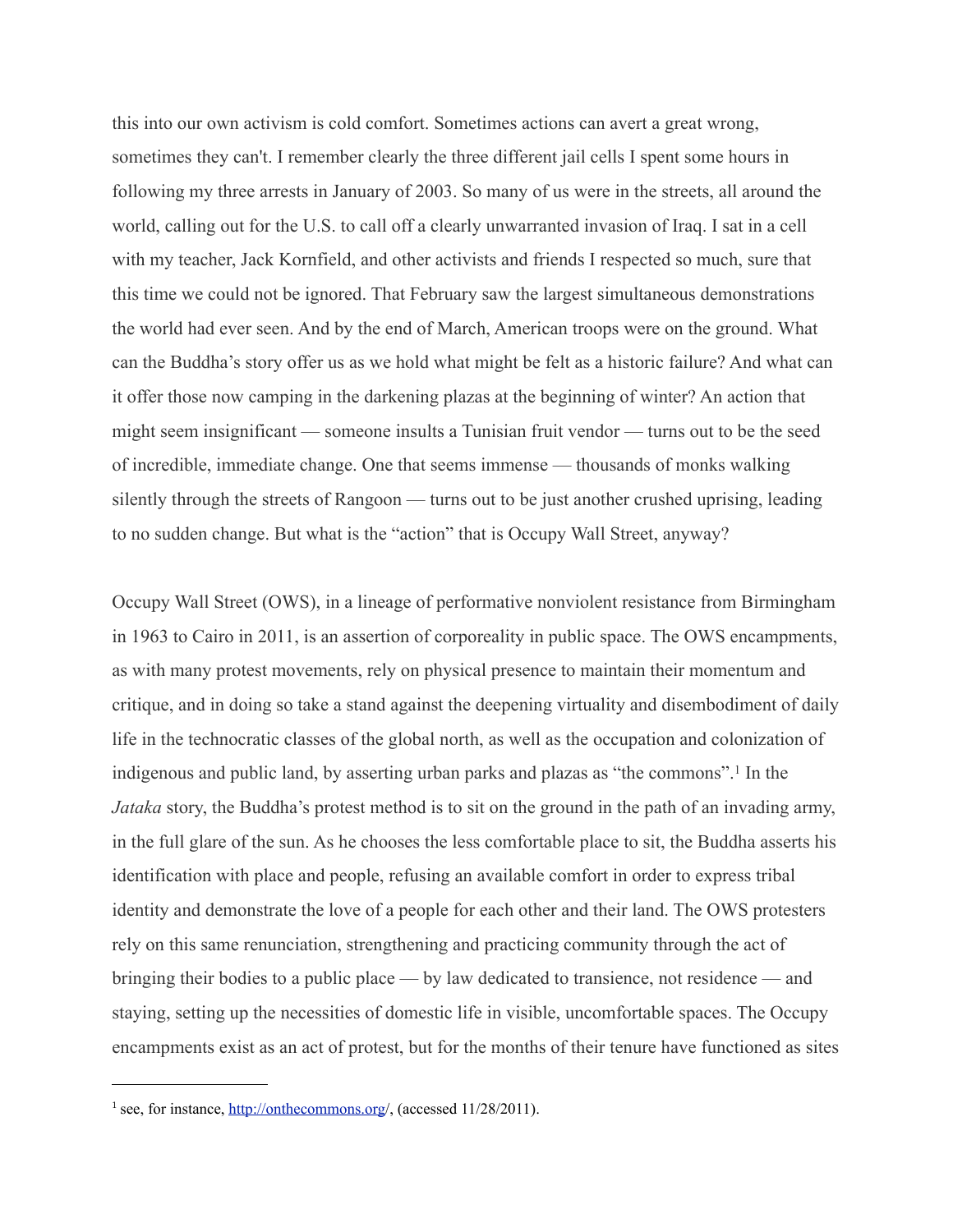of community-building and self-care. Occupy Oakland planted an organic garden in raised beds. Camps have set up kitchens in which free meals are served to protesters and local homeless, health tents where free medical care is given, libraries, and spaces for spiritual and religious practice. Invoking themselves as kindred to the dispossessed — "We are the 99%", imagined as a unity along economic lines — the protesters take a stand *as* the people, their bodies in public view, eschewing the safety and ease of private spaces. At a confrontation with police in New York City, protesters chanted to the NYPD, "*You* are the 99%", inverting the subjective claim of their core slogan to create kinship, disarm oppositionality and perhaps prevent violent conflict, encouraging the police to disobey orders. Recognition of communality with the agents of oppression, as opposed to the architects of oppression, shows the maturation of a protest community that has seen significant conflict with police in recent years, and a softening of the tendency toward calcified subjectivity and isolation of identity-based communities from each other. Bodily occupation of public space, however, will always result in oppositional situations. The total loss of the commons in urban spaces is such that every piece of land is owned and subject to authoritarian control. To Occupy "public" space is always to trespass. While the Buddha sat on the land of his kindred, kept cool by their metaphorical shade, OWS in New York sat on land owned by Brookfield Properties, a real estate developer. Similarly, though, the "shade of [their] kindred" — manifesting as substantial public support for the action and agreement with the core grievances — shelters the OWS protesters, as they take refuge in kinship with the 99%, including, ideally, the police that act as their most visible antagonists. However, while physical presence in "public" spaces demonstrates engaged communality, it leads inevitably to conflict, as bodies engaged in self-care manifest an alternative to the centralization of power, and this selfcare is happening on land claimed for corporate ownership and control. Despite "You are the 99%", " 99%" always will imply "1%" as its shadow and remainder, and cannot open its kinship to include the other without losing its identity, breaching the defining boundaries of the self. Expressions of communality that do not inspire polarization and conflict must then do so out of a differently constituted self. A Buddhist text from the *Prajñaparamita* offers in a description of the Bodhisattva — an awake *(bodhi,* the same root as *Buddha)* being *(sattva),* or "awakening being" — the possibility of a sense of self that is so unfixed as to have become "transparent".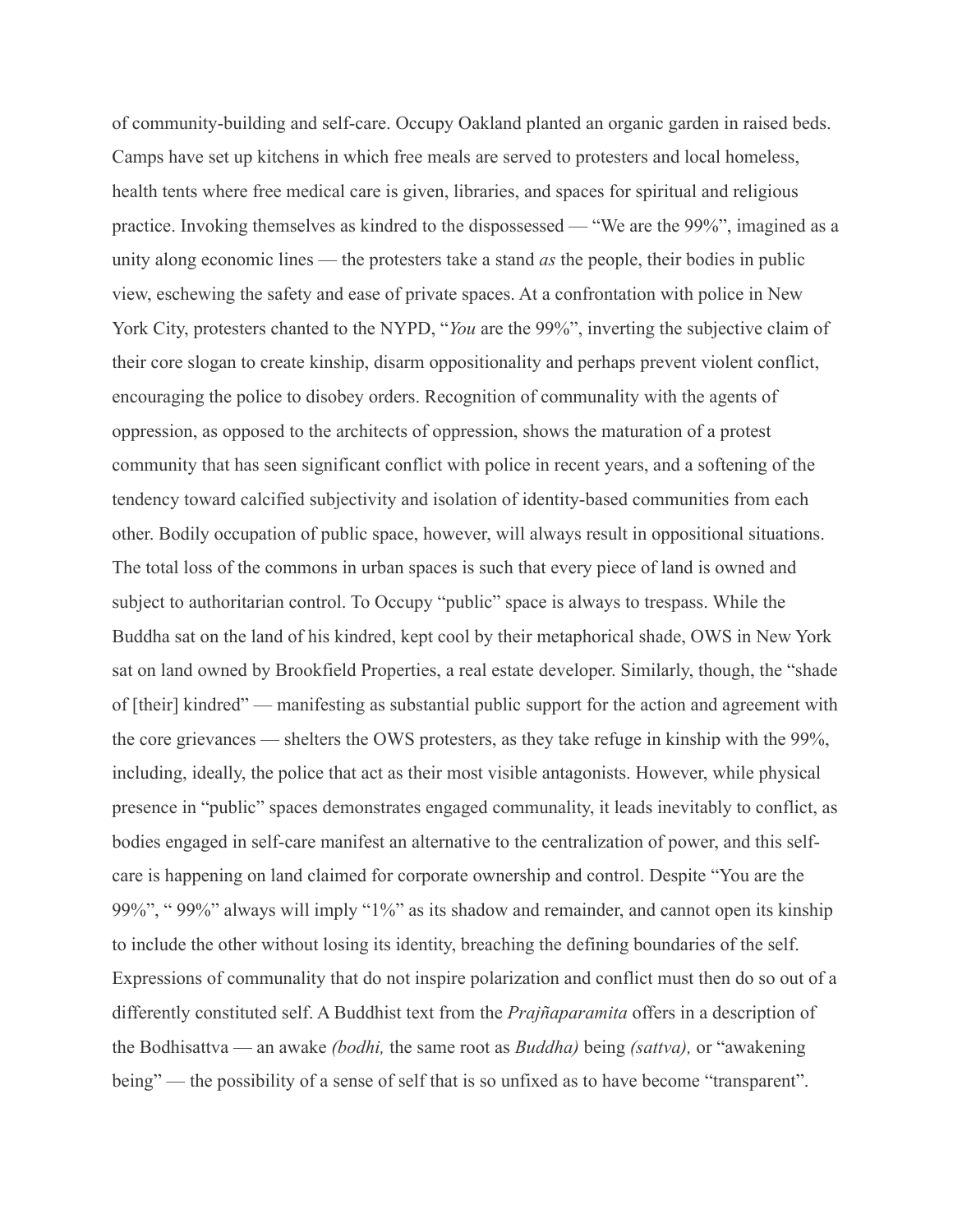This ontological transparency, or non-rootedness, can then be a source of social action that does not create oppositionality because it does not cultivate a self-other dichotomy.

Subhuti: Through the inexhaustible power of Buddha nature, I will now demonstrate to any conscious beings who are prepared to listen how the Bodhisattva stands courageously in Perfect Wisdom. Simply by standing in the emptiness or transparency of all conventionally constituted self-existence does the bodhisattva stand in the Perfection of Wisdom. Armed against primordial metaphysical error with the great armor of emptiness, freedom and openness, the bodhisattva is not rooted, focused or established in the perception of material forms or in the experience of personal feelings, perception and impulses. The bodhisattva is not rooted, focused or established in any possible state of individual or communal awareness within the cosmic display of earth, water, fire, wind, space, and perspectival consciousness. The bodhisattva is not even rooted, focused or established in the practice of mindfulness and other contemplative disciplines, nor in their fruits, the supranormal powers. (Hixon 51)

I read a stance for social action in the phrase "stands courageously", and the actions of "taking a stand", "standing on principle". This text, from the *Mahayana* (Great Vehicle) Buddhist tradition, consists of dialogues between the Buddha and several of his disciples about the philosophical/ experiential practice called *Prajñaparamita,* or the Perfection of Wisdom, and revolves around the implications of *shunyata,* or the quality of "emptiness" that is the ultimate nature of all things. *Shunyata* is notoriously difficult to translate, and is glossed as "the pregnant void", or infinite contingency — how everything is completely unfixed, never solid, always changing, and therefore "empty" of any solid, nameable identity or subjectivity. This passage is spoken by a Bodhisattva named Subhuti, who is giving instruction to disciples of the Buddha on how to practice the Bodhisattva Path. The traditional question that impels such instruction is about action: "How does a Bodhisattva stand, walk, and train in Perfect Wisdom?" But the answer dissolves even as it is heard. "Simply by standing in… transparency", "not rooted…". This "stand" seems to be standing nowhere. What is being proposed here? This is a training text, offering not direct instructions for practice, but material for experiential inquiry, problems for the mind to wrestle with. And this training, elliptical as it may be, is still a stance, still takes a stand, even as it is paradoxically "not rooted, focused or established in any possible state". For western intellectuals wary of essentialist language, the passage may ring alarms, justly, because it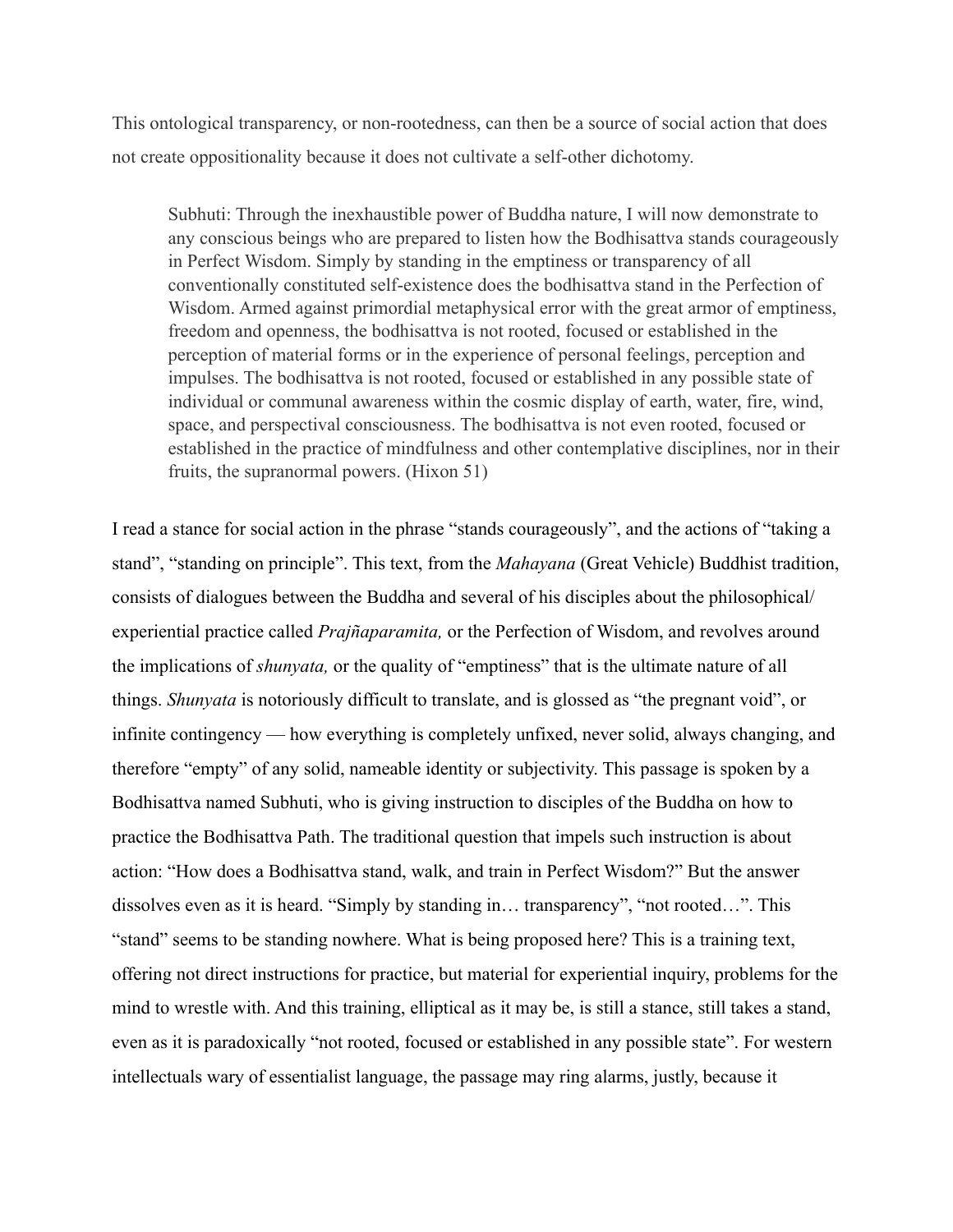undercuts identity-based positionality. There is no place for feminism, anti-racism, or classconsciousness as states of "communal awareness" here, or for any -ism. What is left is a difficult promise: that if this substantial egoic release is practiced, a hitherto unavailable "courageous" stand — in transparency and presence, which are courageous because they imply the attenuation of ego and identity, very daunting tasks — becomes possible. This courageous transparency offers hints that both affirm aspects of contemporary social action (like the non-oppositional community self-care manifested at OWS) and challenge others ("We are the…"), while pointing to a more subtle engaged Way of being in the world. To open an example of social action arising in a deeply transparent ego-body, I will invoke performer Robert Steijn, remembering live performance's ancient role as model of social behavior that an audience might apprehend, practice, and embody beyond the theatrical space. Steijn's presence imprecisely and fruitfully hints toward transparency and emptiness of self in the body of the performer, and through his humility and generosity reveals possibilities for a post-oppositional activism.

Some local dancers bring Robert Steijn from Holland to San Francisco around Halloween/Dia de los Muertos of 2011. He performs a solo, *I am a reborn smoker, getting high in clouds of imagination*, in which he channels a dead friend, Sebastian, dances with him, and invokes a deer, his shamanic guide. Steijn talks throughout, explaining what he's doing, offering narration and explanation between idiosyncratic dance sections. He is not a trained dancer, but dances. The piece feels casual, offered to a group of friends and students in an open dance studio, contains amazingly little pretense, and what trappings of theatrical convention remain he weaves in.

I put my shoes off. I put them off because once I did not, and the New York Times said, "He's not a dancer. He even wore his shoes." So I put them off now. So here is the dancer from Holland… [dances] When I dance on stage I want to be a soft man. I want to be as soft a man as possible. Is it possible to be a man and not to be aggressive? Not to be dominating? Is being on stage dominating the others who are sitting and watching? Is there a kind of exhibitionism in me, to dance without any training before, no dance school, only watching dance all the time? [dances]…Is there not a lot of embarrassment in the space, to see a man, 53 years old, dancing? (Steijn)

How might a performer stand "in the emptiness or transparency of all conventionally constituted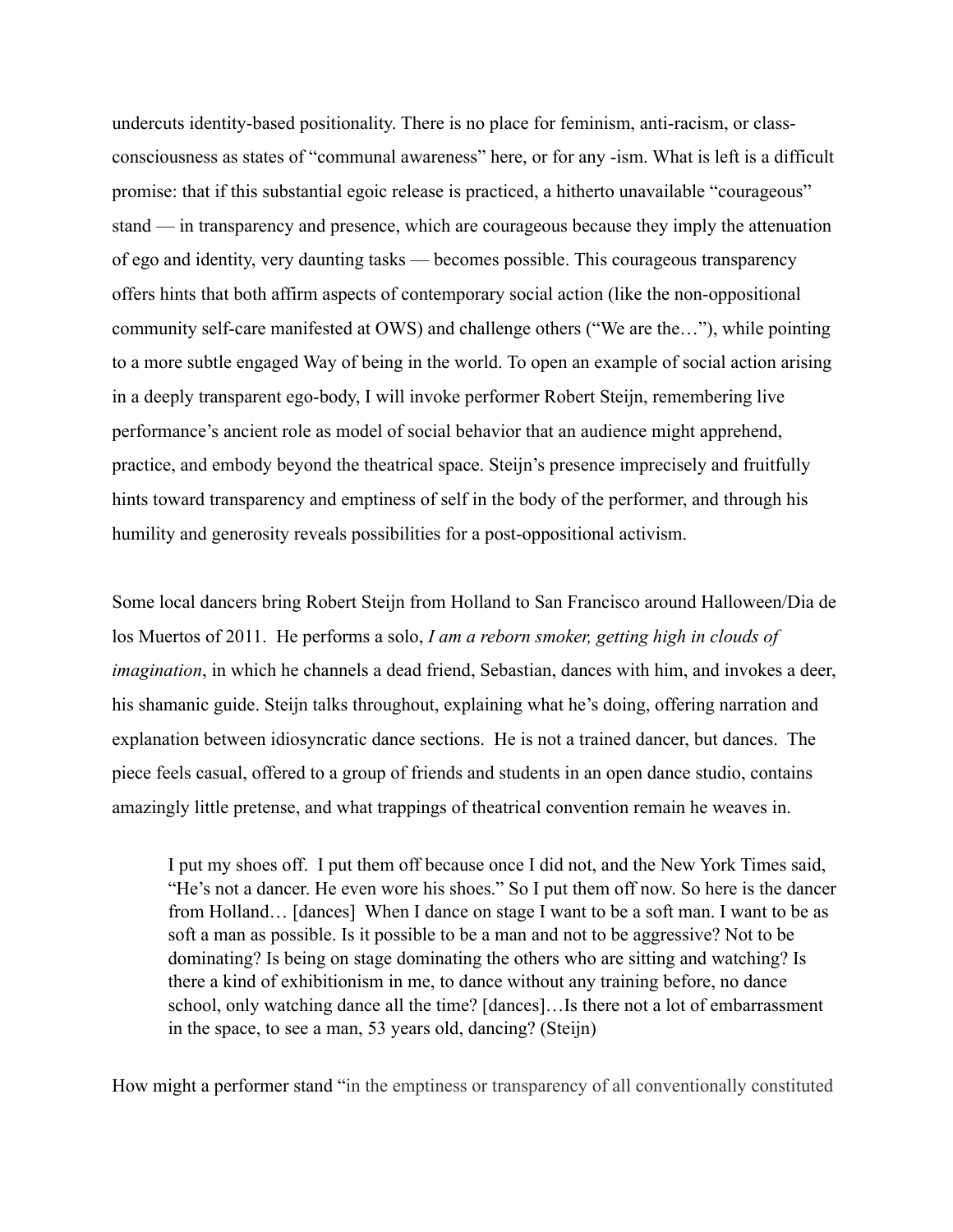self-existence"? (Hixon 51) (Hixon)The suggestion implies the complete cessation of ego identity, but leaving aside "all" and "complete" for now, I sense into how Steijn might be approximating this transparency. His self-effacement is vigorous and consistent, his performance persona humble, his interventions — words interrupting movement, movement appearing as if unthought, unplanned, interrupting words — never suggesting that he might be somewhere other than where he is. His actions hardly suggest that he is performing, though the context reads "performance". When he asks questions about masculinity, dance, and aggression, he seems to really ask them, and not know the answers. His body is soft, large, not athletic, male: a nonnormative image for American postmodern dance. To say that he is improvising still retains the subjectivity of the improviser. He moves away from this solidity, claiming that his work "is not an improvisation, it is channeling", but immediately qualifies, "I don't know the difference between improvisation and channeling." (Steijn) The implication of "channeling" is that something else — other — is present in his actions. This possible disavowal of responsibility for his actions might appear either disingenuous or manipulative, but at every step in his halting lecture-demonstration, Steijn leans toward transparency, both by announcing what he is doing and by undercutting any gesture or action that might solidify into a stable sign. He "channels" with commentary, and his commentary disarms any assertion of supernaturally attenuated subjectivity. Steijn keeps reappearing. He announces that he will invite his friend Sebastian into the space, dance with him, and that Sebastian will speak through Steijn. As he moves, he tells stories about Sebastian, and his movements trace a second body in the space with him, as he verbally describes the personality of his friend. In the middle of the story his body jerks as if interrupted and he falls, crying out. But before the fall and cry can register as a new emotive dance being performed, he is standing up again and telling us about it, filling out the story of Sebastian's suicide without any implication that Steijn's fall was a representation, or a reaction to news, of the suicide. The gesture stands on its own. He recreates some of Sebastian's own gestures, including a wide arm-flapping bird-shape, like wings, narrating the origin of the movement while embodying it. Where is Robert Steijn in this situation?

In eschewing "improvisation" for "channeling", Steijn takes a stand beyond what the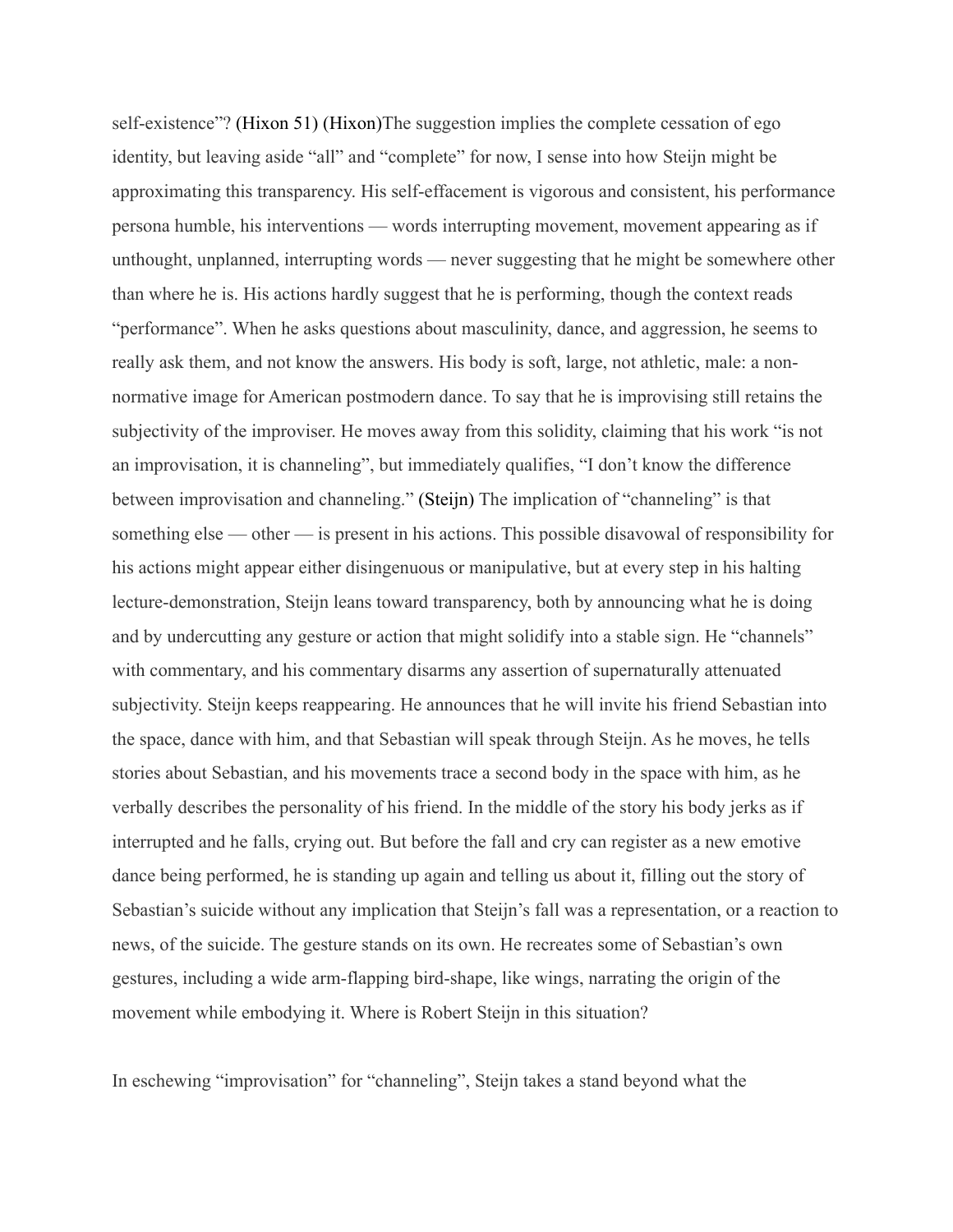*Prajñaparamita* text calls "personal feelings, perception and impulses". Though the text describes a vast emptiness, it still claims that the Bodhisattva takes a stand. Transparency is not stillness or invisibility. It is being not "rooted, focused or established in any possible state of individual or communal awareness". (Hixon 51) Steijn neither roots, focuses, or establishes a state, which would only solidify him as the subject and performer of that state. As he talks his way in and out of short movement phrases, his bond with the audience grows, even as he consistently dissolves the conventions of virtuosity and communication. He does not pretend that Sebastian is real even as he "invites him into the space". Instead, he invokes imagination — the most traditional of theatrical invitations — through the Brechtian tools of narration, interruption, and direct audience address. He always breaks the spell of whatever he's invoking, even as his way of being is casting a deeper spell. "When I get something in my imagination, when does it become real for me? When does it become real for you?" (Steijn) Constantly questioning the situation he has created, while taking it completely seriously, Steijn himself seems to soften more and more. By the time the deer arrives, I question nothing he says, even as I focus less and less on him as a person. Nothing is happening, and the audience is soft, relaxed, curious. The piece is boring. We are now in a space where nothing needs to happen. The possibilities that this opens up for those present as a social body are thus vast. Steijn takes a stand, but *almost* nowhere. His Occupation of space creates no enemies, only kindred, living and dead.

Steijn's improvisation can both reveal ways for social action to unfold non-oppositionally, and is itself social action. How? Steijn, with his collaborator Frans Poelstra, enunciate a stance that is literally apologetic, activist, and humble, principled both in the direction of social change and of the place of aggression in the process. On their website, announcing themselves as "United Sorry"[2,](#page-8-0) they write

we are sorry, we still feel the need to rearrange the world, without getting in the agressive [sic] role, of the person who knows it all. (Steijn, Poelstra)

<span id="page-8-0"></span><sup>&</sup>lt;sup>2</sup> "US=United Sorry/Mister United alias Frans Poelstra/Deejay Sorry alias Robert Steijn"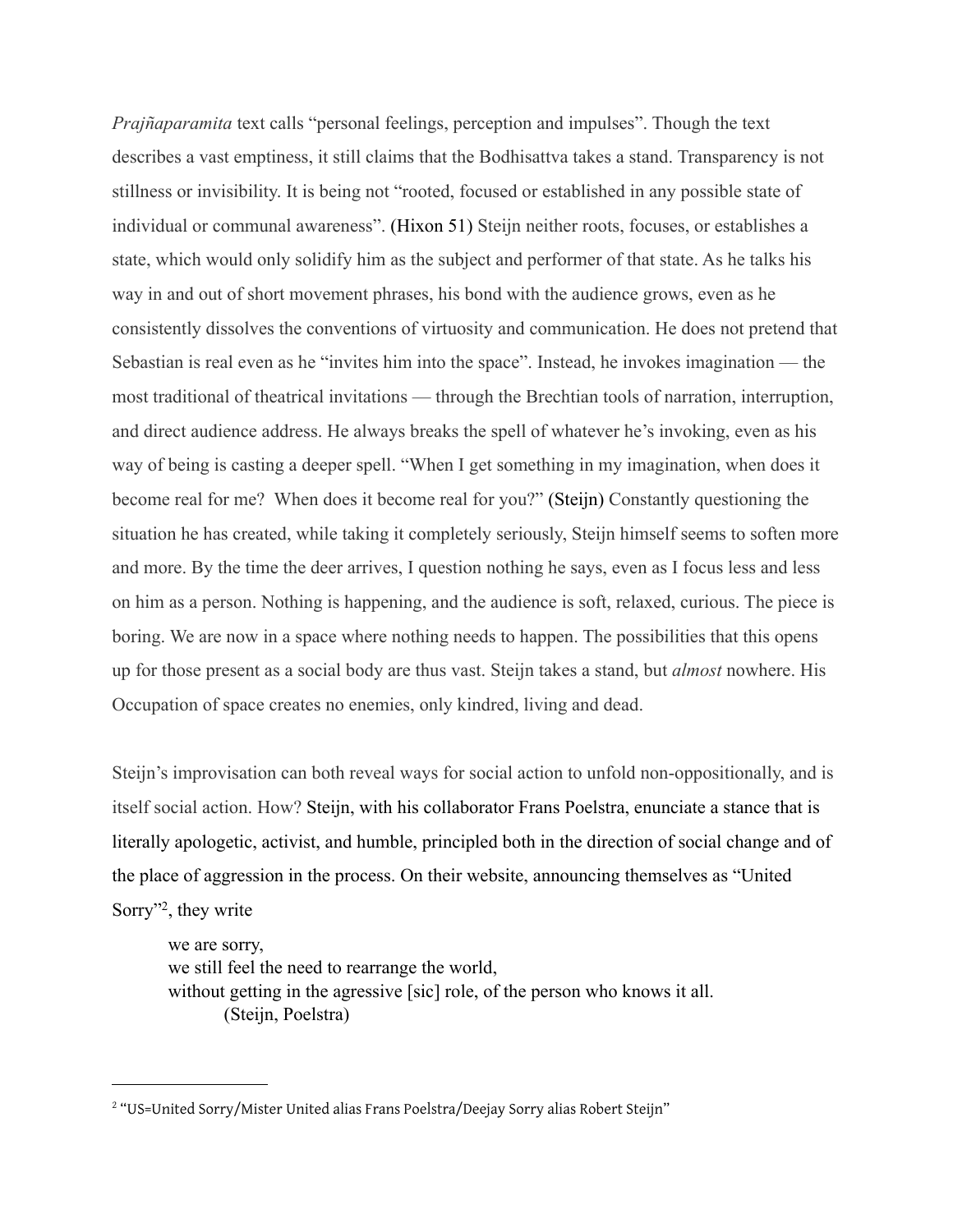The social tools of Steijn's transparent presence are humility, conviviality, apologetics, and informality. He opens a space of activity that questions masculinity, and its normative elision with dominance and violence. "Is it possible to be a man and not to be aggressive? Not to be dominating? Is being on stage dominating the others who are sitting and watching?" (Steijn) He moves as if among friends, questions the performer-audience contract, both implying his intent to not dominate, and creates a processual textuality that operates not so much *outside of*, but *alongside* hegemony and oppositional discourse. He is interested in rearranging the world, but not through aggression or opposition. Alongside, in Lynette Hunter's gloss, describes a situated knowledge that is "interested in the ways in which knowledge is constructed by groups of people who find themselves in particular sites that are tangential to hegemonic systems". (Hunter 17) Alongside manifests when "the unsaid is made in the making of difference which is an unending process of making present". (Hunter 14) Steijn's meandering dance and talk conceals nothing, even as it shrouds a precision of semiosis and affect. Among a small, sympathetic group of witnesses, many of whom are dance-based performers who have attended his workshops for the last three days, he reveals his inner process as a "dancer", manufacturing an intimacy that is recognizable and comforting. As he explodes the definition of "dancer", dancing "without any training before, no dance school, only watching dance all the time" (Steijn), he moves tangential to the name. Judith Butler identifies "naming" as "at once the setting of a boundary, and also the repeated inculcation of a norm." (Butler xvii) Steijn reclaims the name "dancer" from its sex and age associations — "Is there not a lot of embarrassment in the space, to see a man, 53 years old, dancing?" (Steijn), not to destroy or coopt the norm, but to open a space of possibility for himself and his witnesses. He offers the possibility of embarrassment — his own or his witnesses — as a reasonable response to the situation, but the offering itself undercuts, so gently, the sting of the affect itself. I am suddenly *not* embarrassed, and my already slim resistance to his seeming non-virtuosity softens further, toward an affectionate admiration. (Could I be so soft?) And his self-revelations continue, making present his friend Sebastian, dead, invoking the invisible as possible, palpable. Steijn's speaking leaves much unsaid even as it says, creating the unsaid at every step. He makes no attempt to fill in the gaps. Does he "really believe" that Sebastian is in the space? Does he believe that this event might "rearrange the world"? He hangs much of his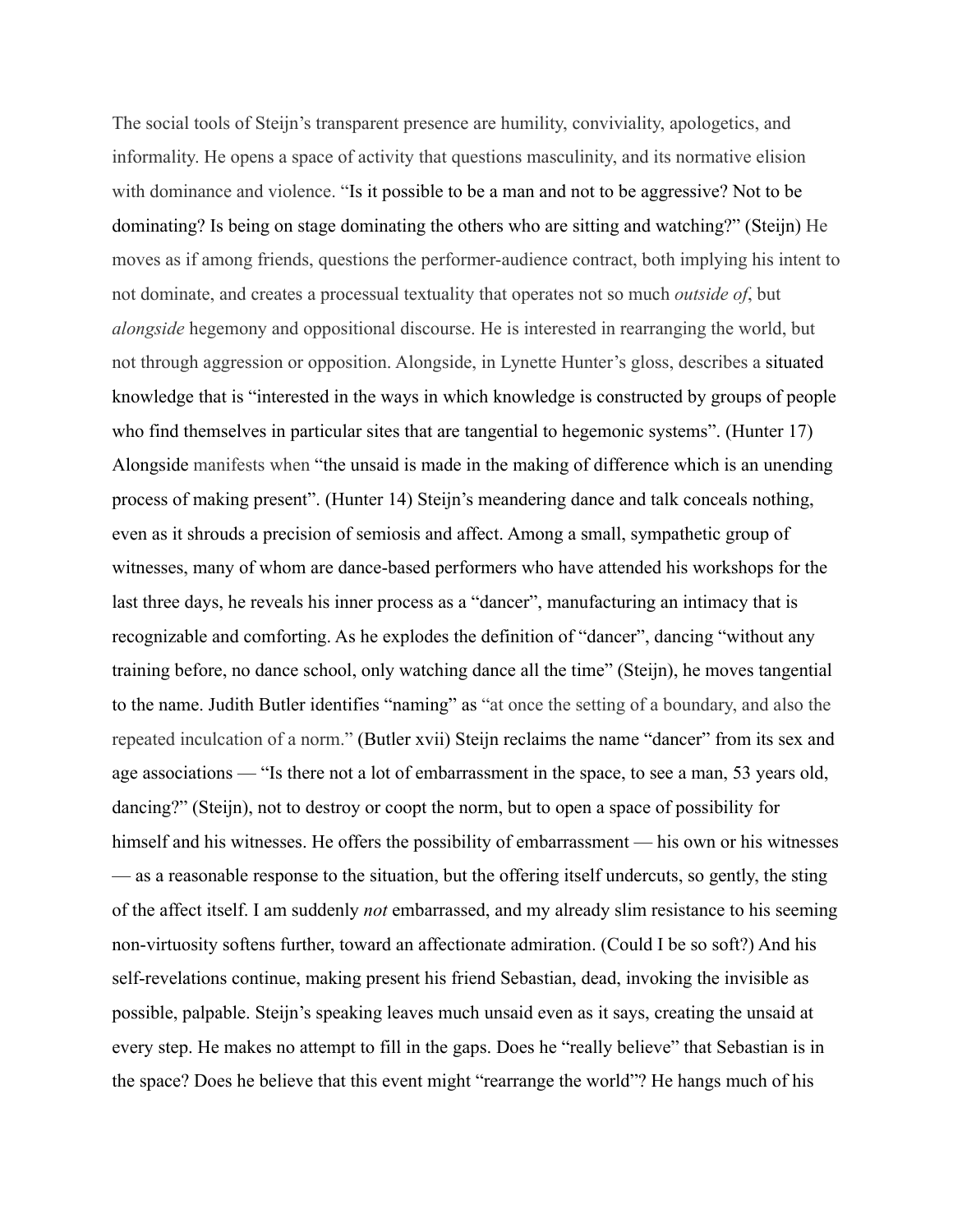justification on imagination, so *empty* (to use the word in the Buddhist understanding, as a transparent ontology). All possibility, not much substance, if substance is content, form, spectacle, meaning, position, beauty. But his intervention in the San Francisco dance scene creates a ripple, and participants talk about their experience in his workshop and performance for weeks after. Seeing his performance, I am surprisingly happy, as if I have been to a tremendous "show". Why am I still thrilled, with the same emotions that accompany my witness of, say, physical virtuosity? Through my presence in the workshops and performance, I joined in Steijn's alongside-ness, his movement through, and creation of, a self-sufficient space of communal understanding and empowerment. I was treated to a demonstration of a Way of Being that does not rely on fixated identity positions for its energy and raison d'être. Like the 5000 volume library at Occupy Wall Street that thrilled my heart, and like the passage spoken by Subhuti, so fully without anything to hold onto, or any reified state at all, Robert Steijn and a group of dancers in a San Francisco studio created a space, a moment, that does not depend on the movement forward or back of a front line in a war of political positions. This space/moment, tangential to many more solidified ones in which many of the participants also move, retains its power through its ephemerality. It is not a position because it evades fixation: it is merely a practice. The practice of presence that Steijn embodies requires only consistent (enough) application and transparency, both of which he manifests. It asks for the use of language verbal and physical — to reveal a constantly fluctuating landscape of identities and positionalities, never solid for long enough to attack or defend. Like the Drunken Master of pop Kung Fu lore, the practitioner of this Perfect Wisdom eludes the blow by falling, stumbling, selfeffacing. But even that is fighting. Maybe he's more like the sage in the Tao Te Ching, who knows that "The softest of all things overrides the hardest of all things. Only Nothing can enter into no-space." (Tzu 89) No-space is where Nothing-Steijn meets Nothing-Sebastian, not creating a new supernatural "space" where his channeling is "real", but by, lighthearted, seeing a shimmer in habitual perception, and dancing around it, so hardly there. And each member of the audience is invited to meet/join this imagination in any way that works for them. Steijn establishes (again Lynette Hunter) a "disunified aesthetic": everything/everyone is free to be/ respond idiosyncratically with the situation, and the situation (mostly) does not solidify into a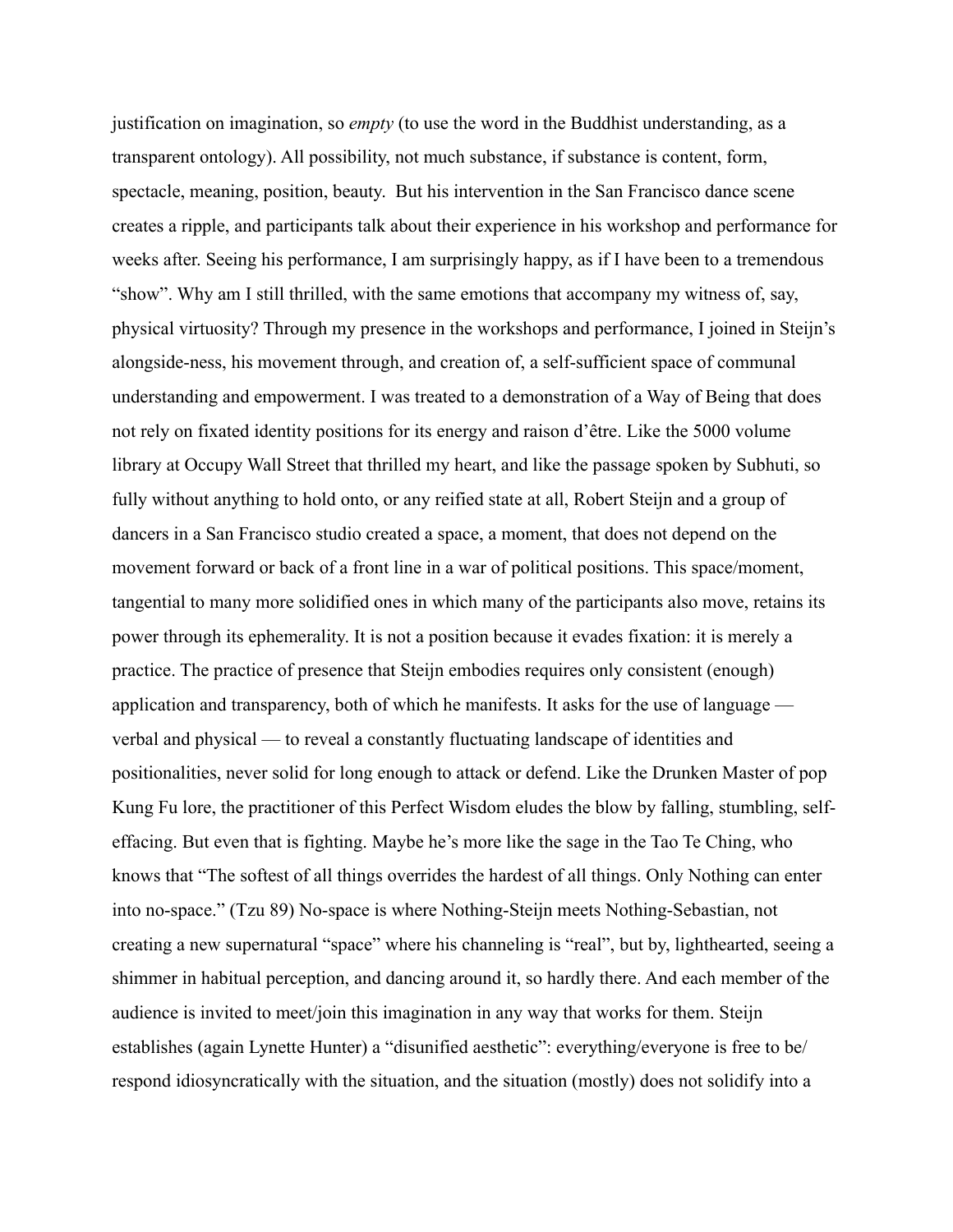shadow of the dominant paradigm. It is perhaps difficult for a man to avoid becoming a guru when creating such liberating situations. Such a status may be beginning to form around Steijn, and if it does, his rehearsal conviviality and explorative style may become more solid, more of a performance. If/when this happens, his textuality will be confounded by celebrity and the tendency of students to venerate rather than engage, and of teachers to coast and calcify.

So far, Steijn retains a compelling humility, and manifests as an activist: a model of and guide toward freedom, though I doubt he would use either word. As a moving toward, and in, change, Steijn "rearranges the world" by observing the Tao: "Drop humanity, abandon justice, and the people will return to their natural affections." (Tzu 39), which is a bright instruction for realizing the transparency of which the *Prajñaparamita* sings. He brings his guide, a deer, into the space in the same way that he invokes Sebastian, not through heavy-handed neo-tribal (orientalist/ colonial) shamanic imagery and a requirement to suspend disbelief, but through the softest invitation: to just imagine — without any sense that to not perceive, or believe in, the deer reveals any lesser investment in the space. Everything is offered, nothing demanded. The OWS protesters hinted at such a liberating transparency in a response to the constant requests for their demands. "We are our demands", one response quoted in an article about the movement, softens the oppositionality of a contentious list into simple presence. (Schwartz) People themselves, creating kitchens, libraries, healing spaces, and decision-making rituals, in the full heterogenous disunity that "the 99%" names, are the demand. Not the camping itself, which now may be in transition to more winter-flexible protest methods, but the shelter of kindred. And shelter itself is the Way, as the campers know, their symbolic method being both sign and signified. But can they *be* "real" change alongside a metastasized corporate-hegemonic system? As long as change is conceived as a gesture from without that affects the within in a manipulative or evolutionary way, even for the "better", OWS cannot "change" the system (as Steijn likewise cannot "rearrange the world"). To do so OWS would become part of the system, and aspects of it have already done so, hopefully to good effect.<sup>3</sup> There is nothing wrong with a well-intentioned

<span id="page-11-0"></span><sup>&</sup>lt;sup>3</sup> Barack Obama's "Teddy Roosevelt" speech in Osawatomie, Kansas on Dec. 6, 2011 used many OWS tropes, including a focus on income inequality and terms like "the 1%", clearly responding to and taking up the concerns voiced by the Occupy movement.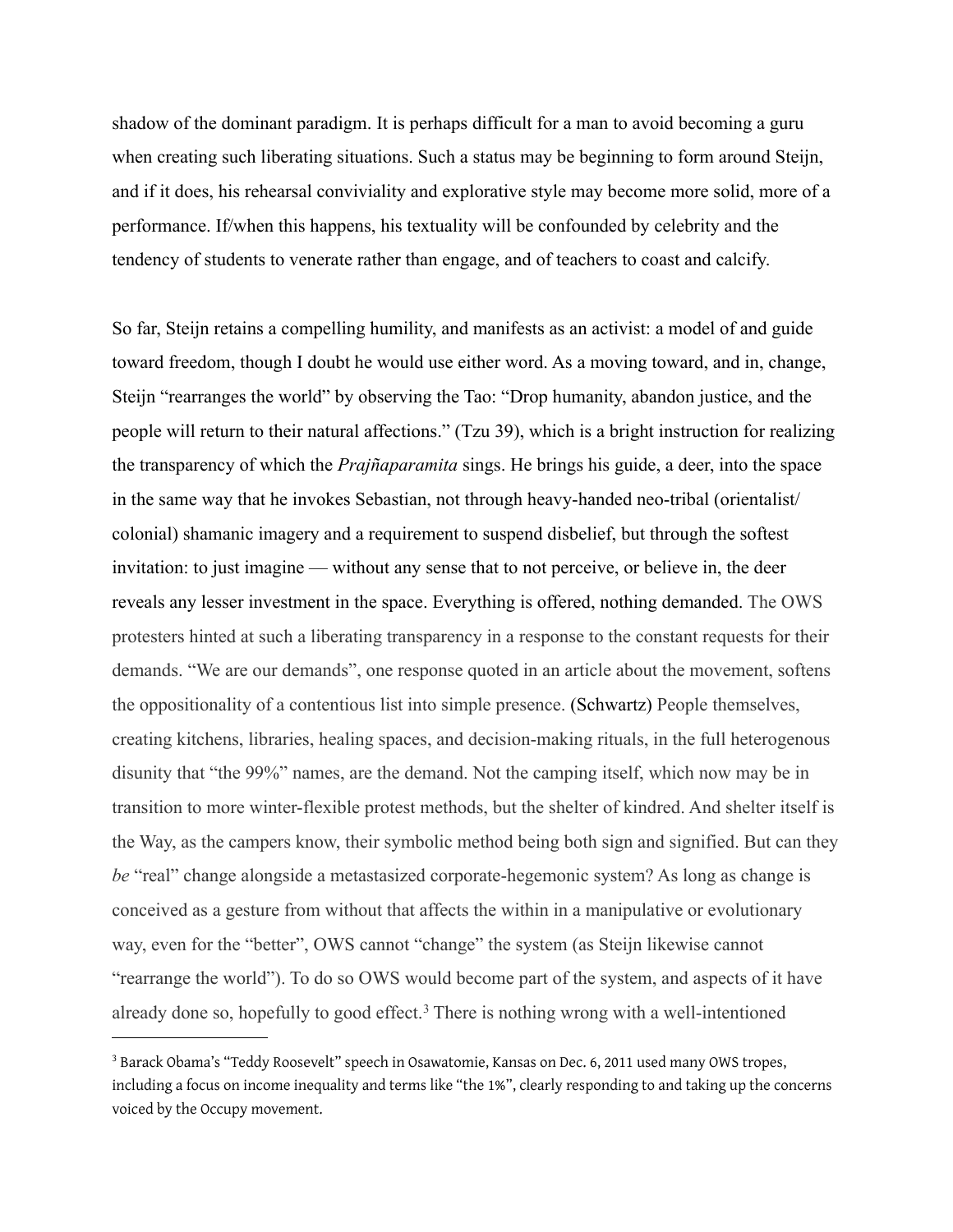activist group working to effect change while maintaining a clear identity, policy platform, and relationship with the government and funding systems. And there is likewise a place for performance that situates itself in direct relationship with a tradition, within audience and genre expectations, in confirmation of social roles. But the strength of the OWS movement, like a cellular network, is in its disunification. Every camp, every cohort, is independent. There is no Occupy Movement. Refusing to solidify into a new political party, or a narrow set of policy goals, Occupy — What is it? Who is it? — can remain dynamic. Nobody knows exactly what it is or what is happening, not least the occupiers themselves. What is possible when members of a social movement, or bodies in a dance studio, take a stand not in any ontological "place" but in full transparency, not rooted in the personal, nor even in any communal awareness, contemplative discipline, or state of mind? What becomes possible is what is happening right "here", in indefinable "public" space, with exactly the people who are here now. The *Prajñaparamita* vaults toward its conclusion sloughing off the remnants of any fixation on any structures whatsoever. As hyperbolic as it reads, I offer another slice of Lex Hixon's ecstatic version as a closing prayer that such transparency as I feel in aspects of Occupy Wall Street and Robert Steijn may amplify and mature, *being* the demand for justice, being justice itself, and as the Tao says, abandoning justice, so that the people return to their natural affections.

There is the door which opens instantaneously piercing through all possible structures, or ontologically transparent manifestations, with the pure light of insight. There is the door which, as it opens, places the final seal on the cessation of the notion that structures evolve, devolve or intrinsically transform in any possible manner. There is the door opening into the ocean of wisdom, in which all structures are submerged, losing their false appearance as solid, separate, independently evolving self-existences… Then the door swings open which leads beyond the tangled, dangerous jungle of partial perceptions and the selfish actions they generate… Then the door to the emancipation from every limited signal, sign, definition, doctrine, or description… The door whose attraction is absolutely irresistible… (Hixon 226-27)